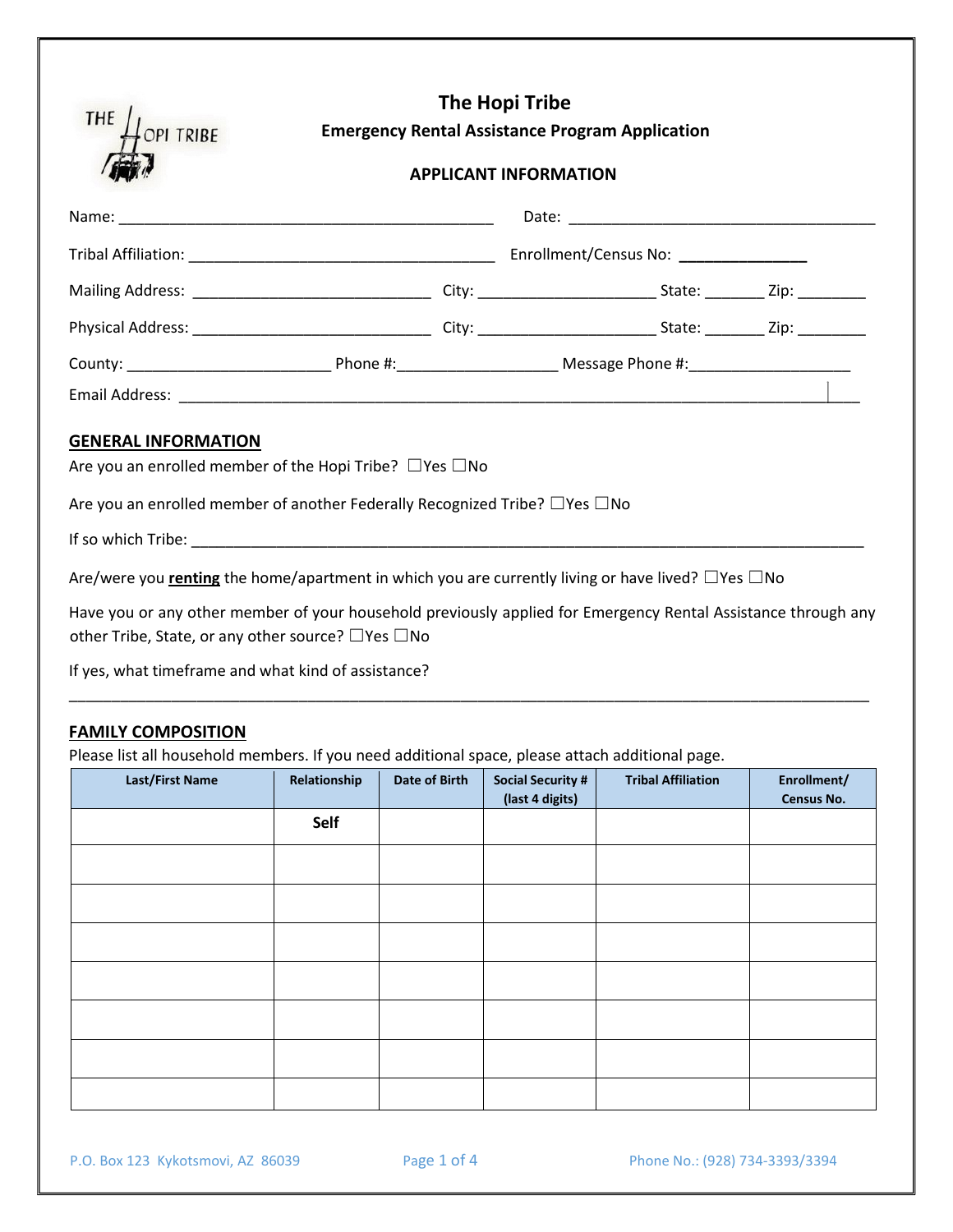## **The Hopi Tribe Emergency Rental Assistance Program Application**

### **Financial Information**

Proof of income is required for all Household members, if applicable. Preferred documentation is the 2020 IRS 1040 form, any earned income (wages, check stubs which must be for at least three (3) months prior to submission of application), interest, unemployment compensation, Pensions, Retirement, Social Security Benefits, Tribal TANF, Workers Compensation, Self-Employment, etc.

| Name of household member<br>receiving income | <b>Type of Income</b><br>(Employment, TANF, Social Security,<br>Unemployment, etc.) | <b>Gross Amount</b> | How often received<br>(Monthly, weekly, biweekly, etc.) |
|----------------------------------------------|-------------------------------------------------------------------------------------|---------------------|---------------------------------------------------------|
|                                              |                                                                                     |                     |                                                         |
|                                              |                                                                                     |                     |                                                         |
|                                              |                                                                                     |                     |                                                         |
|                                              |                                                                                     |                     |                                                         |
|                                              |                                                                                     |                     |                                                         |

#### **Financial Hardship**

Have one or more individuals in your household experienced any of the following financial hardship due directly to the COVID-19 pandemic? (Check all that apply)

- $\Box$  A reduction in Household income.
- ☐ Loss of Employment/Temporary Layoff/Furlough
- $\Box$  Reduction in pay/hours
- ☐ Delinquent/Eviction Notice
- $\Box$  Unable to work or experiencing financial hardship due to no child care/school  $\Box$
- Underlying medical condition requiring staying home to prevent COVID-19 exposure  $\Box$

Loss of self-employment/business income due to COVID-19.

- $\Box$  Increased Healthcare costs, including care at home for individuals with COVID-19.
- $\Box$  Other, please list what significant costs or other financial hardship incurred:

Please attach supporting documentation for each hardship checked above (e.g. copies of most recent paycheck stubs or other sources of income showing decrease in income; email/letter showing notification of unemployment/reduction in hours, etc.)

\_\_\_\_\_\_\_\_\_\_\_\_\_\_\_\_\_\_\_\_\_\_\_\_\_\_\_\_\_\_\_\_\_\_\_\_\_\_\_\_\_\_\_\_\_\_\_\_\_\_\_\_\_\_\_\_\_\_\_\_\_\_\_\_\_\_\_\_\_\_\_\_\_\_\_\_\_\_\_\_\_\_\_\_\_\_\_\_\_\_\_\_\_

\_\_\_\_\_\_\_\_\_\_\_\_\_\_\_\_\_\_\_\_\_\_\_\_\_\_\_\_\_\_\_\_\_\_\_\_\_\_\_\_\_\_\_\_\_\_\_\_\_\_\_\_\_\_\_\_\_\_\_\_\_\_\_\_\_\_\_\_\_\_\_\_\_\_\_\_\_\_\_\_\_\_\_\_\_\_\_\_\_\_\_\_\_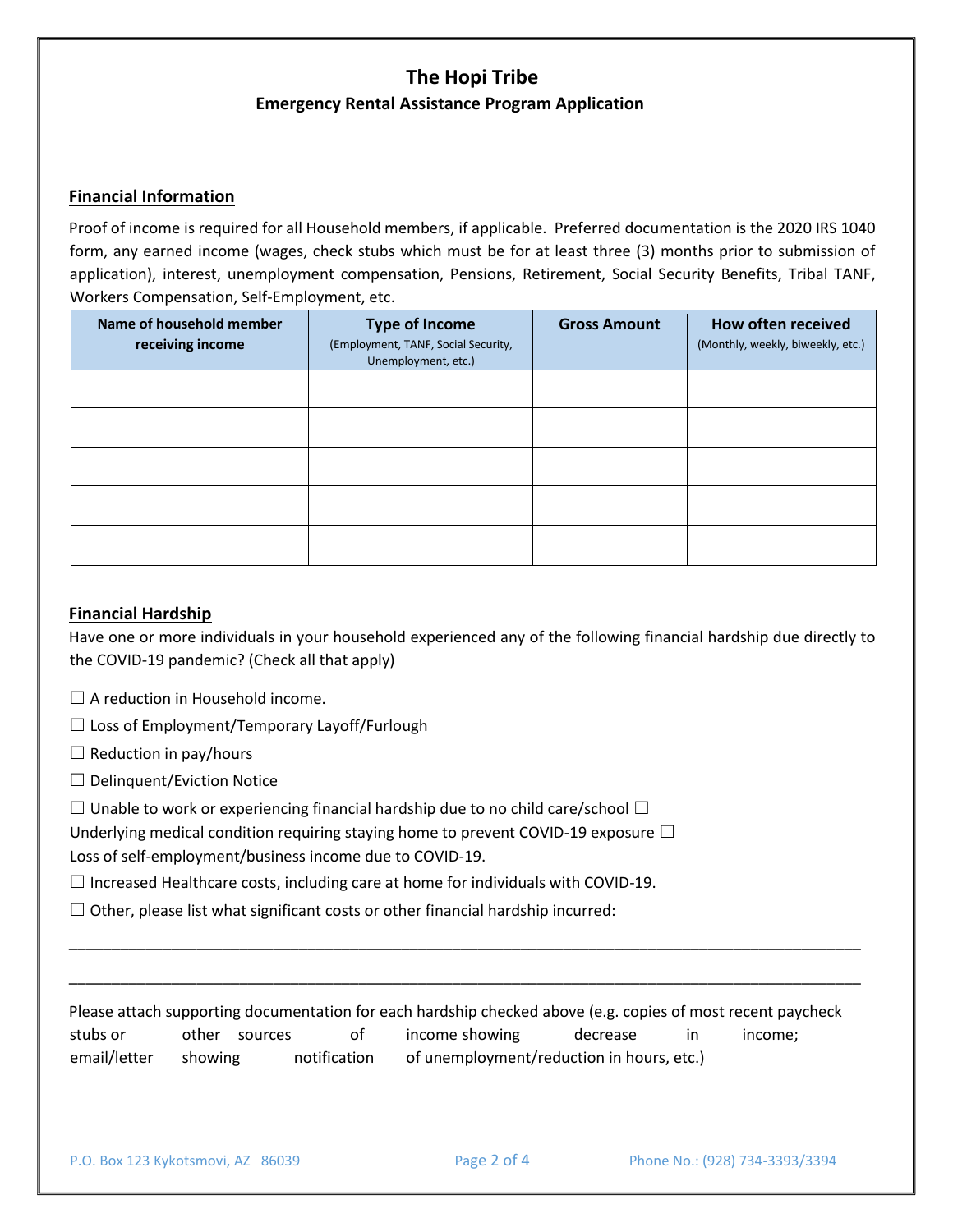# **The Hopi Tribe Emergency Rental Assistance Program Application**

### **HOUSING INSTABILITY**

Do one or more individuals in your household face a risk or is experiencing housing instability or homelessness, which may include (Check all that apply):

- $\Box$  A past due utility or rent notice, or eviction notice.
- $\Box$  Unsafe or unhealthy living conditions
- $\Box$  Any other evidence of such risk

If you checked any of the boxes above, attach supporting documentation demonstrating each type of housing instability (e.g. past due utility or rent notice, or eviction notice, add any other evidence of risk).  $\Box$  If you checked any of the boxes above, please describe the details of your housing instability:

\_\_\_\_\_\_\_\_\_\_\_\_\_\_\_\_\_\_\_\_\_\_\_\_\_\_\_\_\_\_\_\_\_\_\_\_\_\_\_\_\_\_\_\_\_\_\_\_\_\_\_\_\_\_\_\_\_\_\_\_\_\_\_\_\_\_\_\_\_\_\_\_\_\_\_\_\_\_\_\_\_\_\_\_\_\_\_

\_\_\_\_\_\_\_\_\_\_\_\_\_\_\_\_\_\_\_\_\_\_\_\_\_\_\_\_\_\_\_\_\_\_\_\_\_\_\_\_\_\_\_\_\_\_\_\_\_\_\_\_\_\_\_\_\_\_\_\_\_\_\_\_\_\_\_\_\_\_\_\_\_\_\_\_\_\_\_\_\_\_\_\_\_\_\_

### **ADDITIONAL REQUIREMENTS**

- All family members who are 18 years and older must sign a Release of Information form allowing verification of any or all information required to participate in the Hopi Emergency Rental Assistance (ERA) Program.
- For each additional month that applicant seeks Financial Assistance under the Hopi Emergency Rental Assistance (ERA) Program, submission of information and documentation for the rent and utility costs for that month and prospective months for which assistance is requested will be required.

#### *APPLICANT ACKNOWLEDGEMENT*

*I understand and acknowledge that I am required to update my application whenever any determining factor of eligibility changes. This includes employment/annual or monthly income/financial hardship, contact information, unemployment benefit qualification, and risk of homelessness or housing instability.* 

*By my signature below, I hereby certify that all of the foregoing information and attached documentation is true and correct. I understand any false or misleading statements/information, or failure to notify the Hopi ERA Program of any changes related to my household's eligibility, may be grounds for denial of the application. If assistance has already been granted from another Emergency Rental Assistance program (tribal, state, city, or county), the Hopi Tribe may seek to recapture any funds awarded and/or pursue other legal action/remedies it determines is warranted.* 

\_\_\_\_\_\_\_\_\_\_\_\_\_\_\_\_\_\_\_\_\_\_\_\_\_\_\_\_\_\_\_\_\_\_ \_\_\_\_\_\_\_\_\_\_\_\_\_\_\_\_\_\_\_\_\_\_\_\_\_\_\_\_\_\_

Applicant Signature Date Date